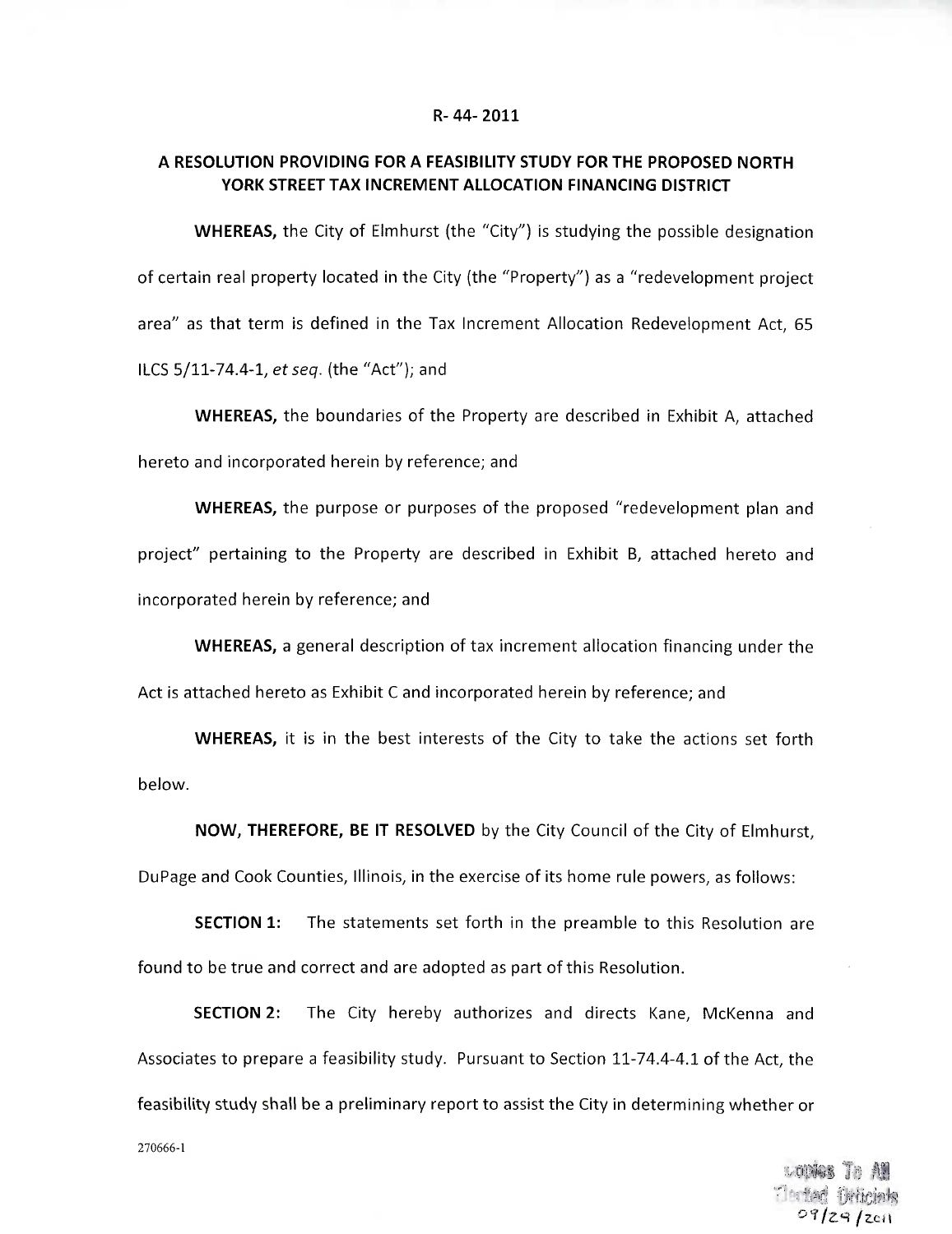not tax increment allocation financing is appropriate for effective redevelopment of the proposed redevelopment project area.

**SECTION 3:** The City hereby designates its Planning and Zoning Administrator, Nathaniel "Than" Werner, 209 North York Street, Elmhurst, Illinois, 60126 (630) 530- 3010 as the municipal officer who can be contacted for additional information about the proposed redevelopment project area and who should receive all comments and suggestions regarding the redevelopment of the area to be studied.

**SECTION 4:** The City Clerk or her designee is authorized and directed to immediately send a copy of this Resolution to all taxing districts that would be affected by the designation of the Property as a redevelopment project area.

**SECTION** 5: All ordinances, resolutions, motions or orders in conflict with this Resolution are hereby repealed to the extent of such conflict. If any provision of this Resolution is held to be invalid by a court of competent jurisdiction, then that provision shall be stricken from this Resolution and the remainder of this Resolution shall continue in full force and effect to the extent possible.

## **[REMAINDER OF PAGE INTENTIONALLY LEFT BLANK]**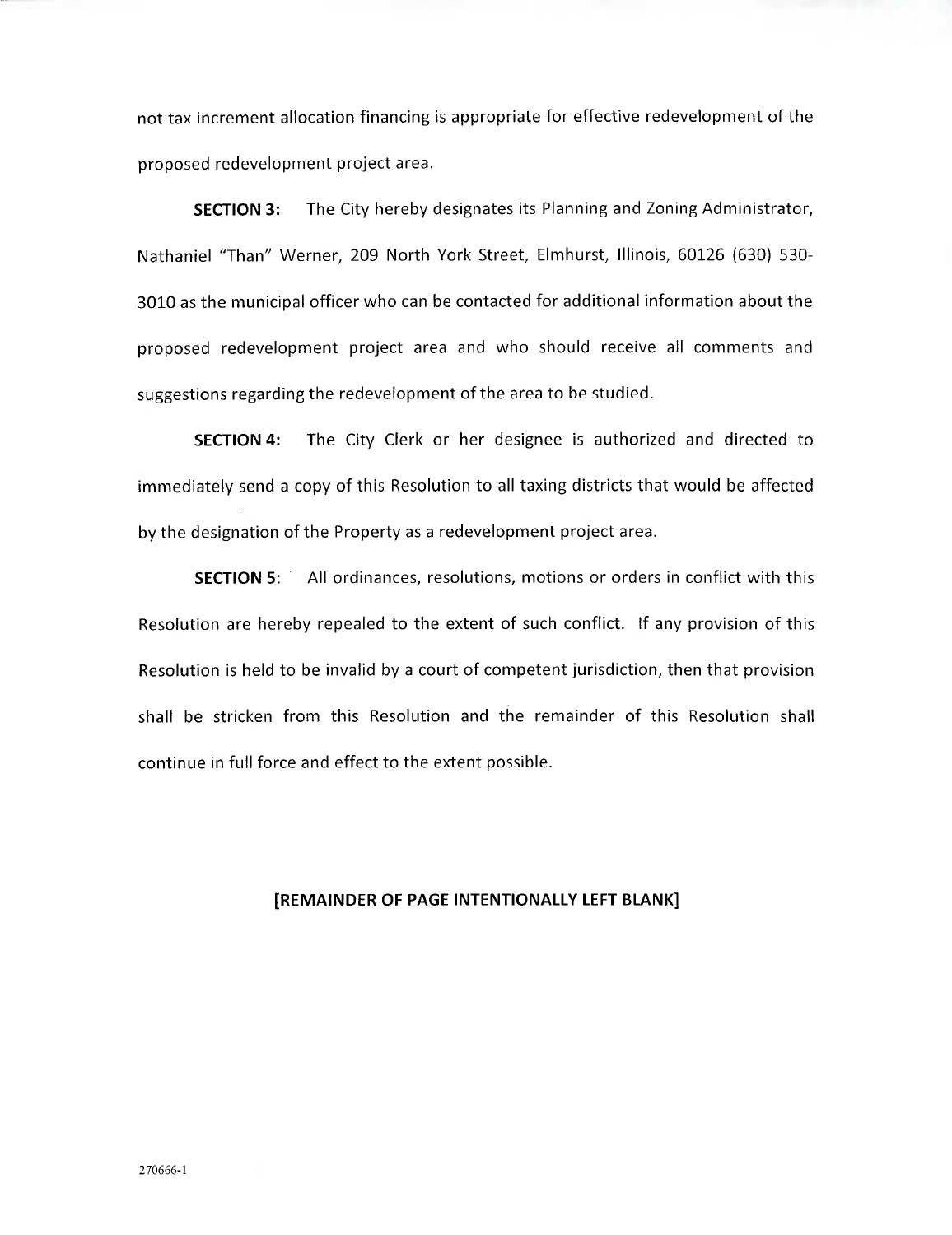**SECTION 6:** This Resolution shall be in full force and effect from and after its

passage in the manner provided by law.

| ADOPTED this $3^{n+1}$ day of $Qct+be$ , 2011. |  |
|------------------------------------------------|--|
| AYES: $12$                                     |  |
| NAYS: $O$                                      |  |
| ABSENT: $\partial$                             |  |
| <b>ABSTENTION:</b>                             |  |

APPROVED by me this  $3^{12}$  day of  $\sqrt{2}$  detablic 1011.

 $\overline{14}$ 

Peter P. DiCianni III, Mayor of the City of Elmhurst, DuPage and Cook Counties, Illinois

ATTESTED and filed in my office, this  $\frac{3^{4}d}{dx^{4}}$  day of *October*, 2011.

Datty Spencer

Patty Spencer, City Clerk of the City of Elmhurst, DuPage and Cook Counties, Illinois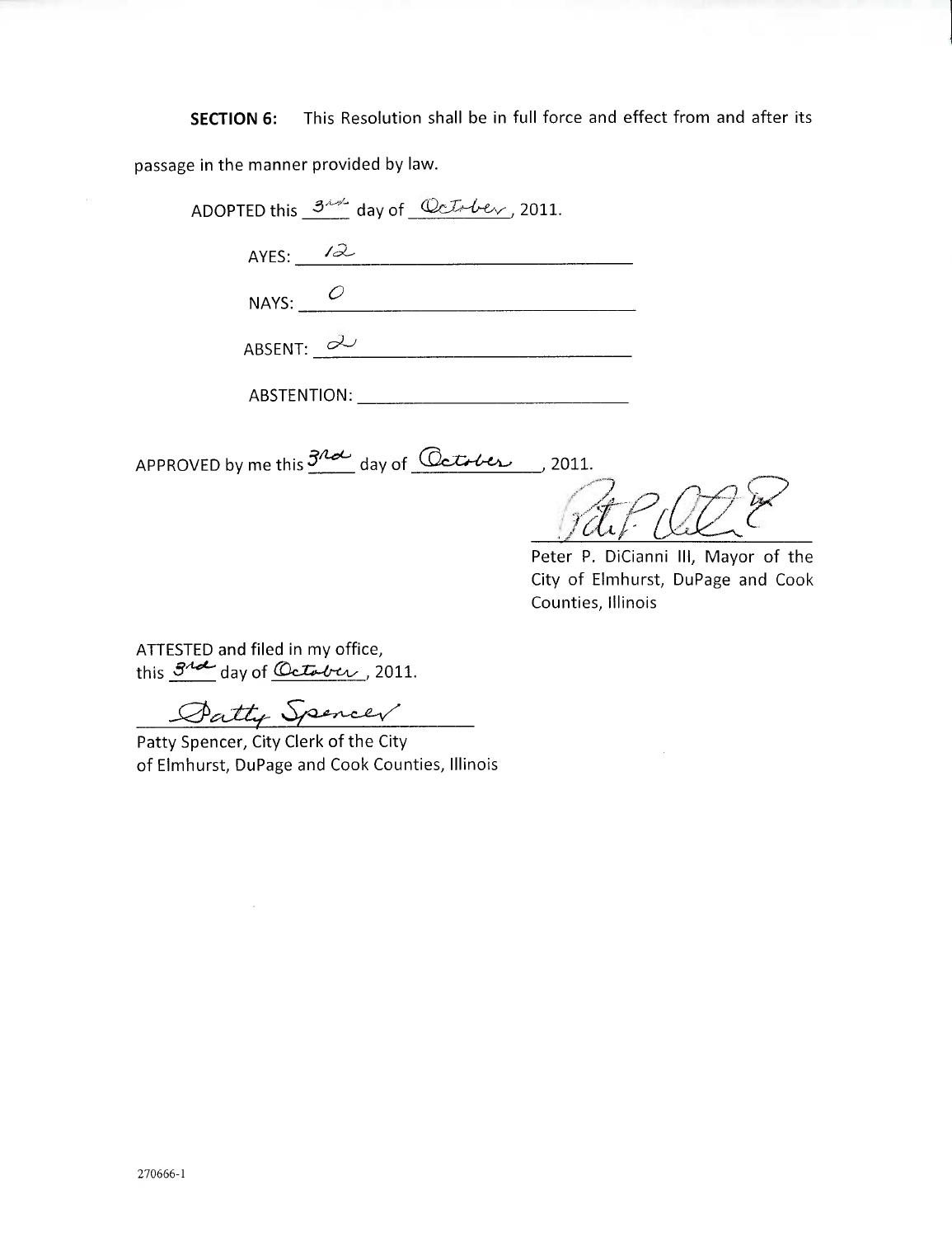# **EXHIBIT A**

 $\sim 10^7$ 

**DESCRIPTION OF BOUNDARIES OF PROPOSED REDEVELOPMENT PROJECT AREA**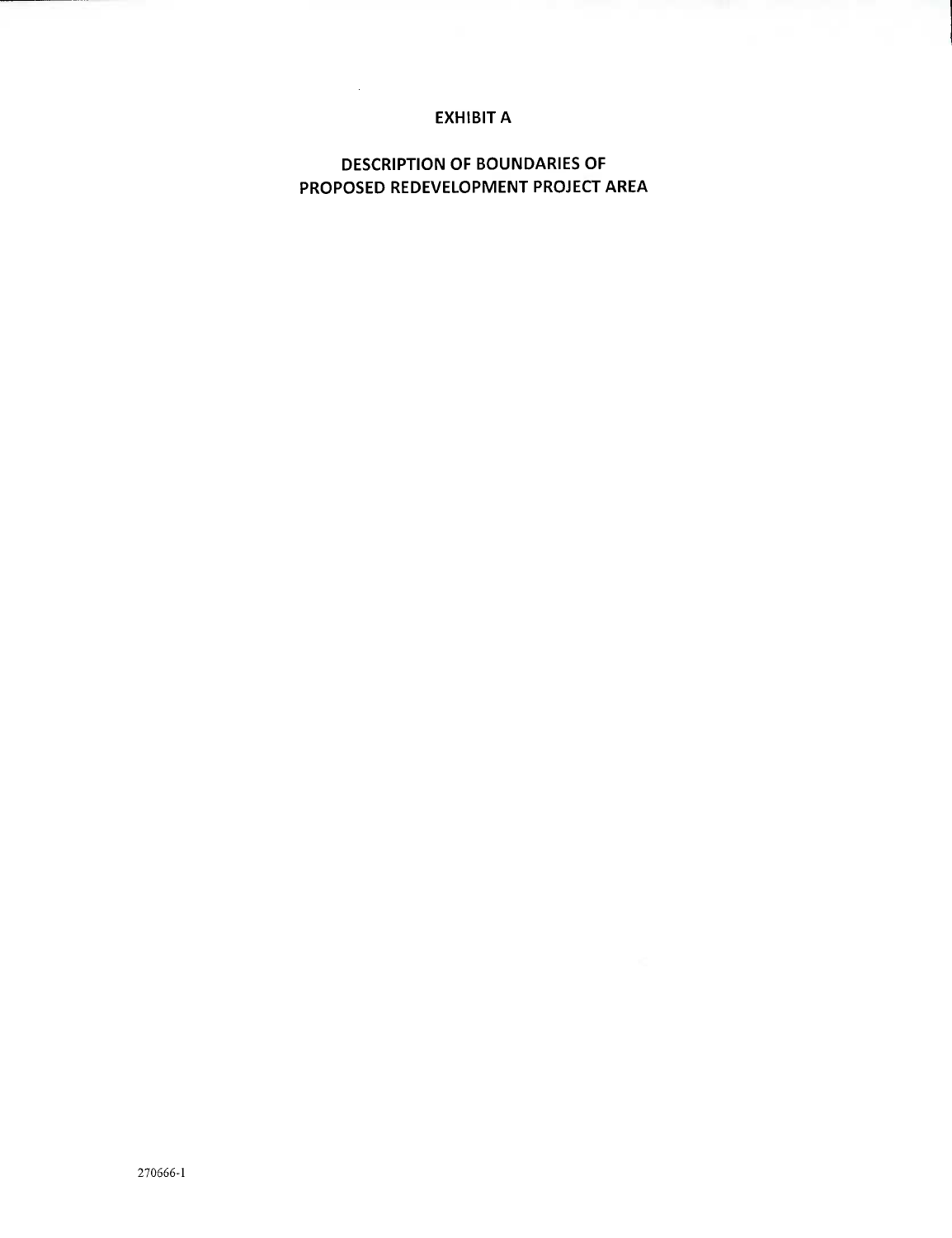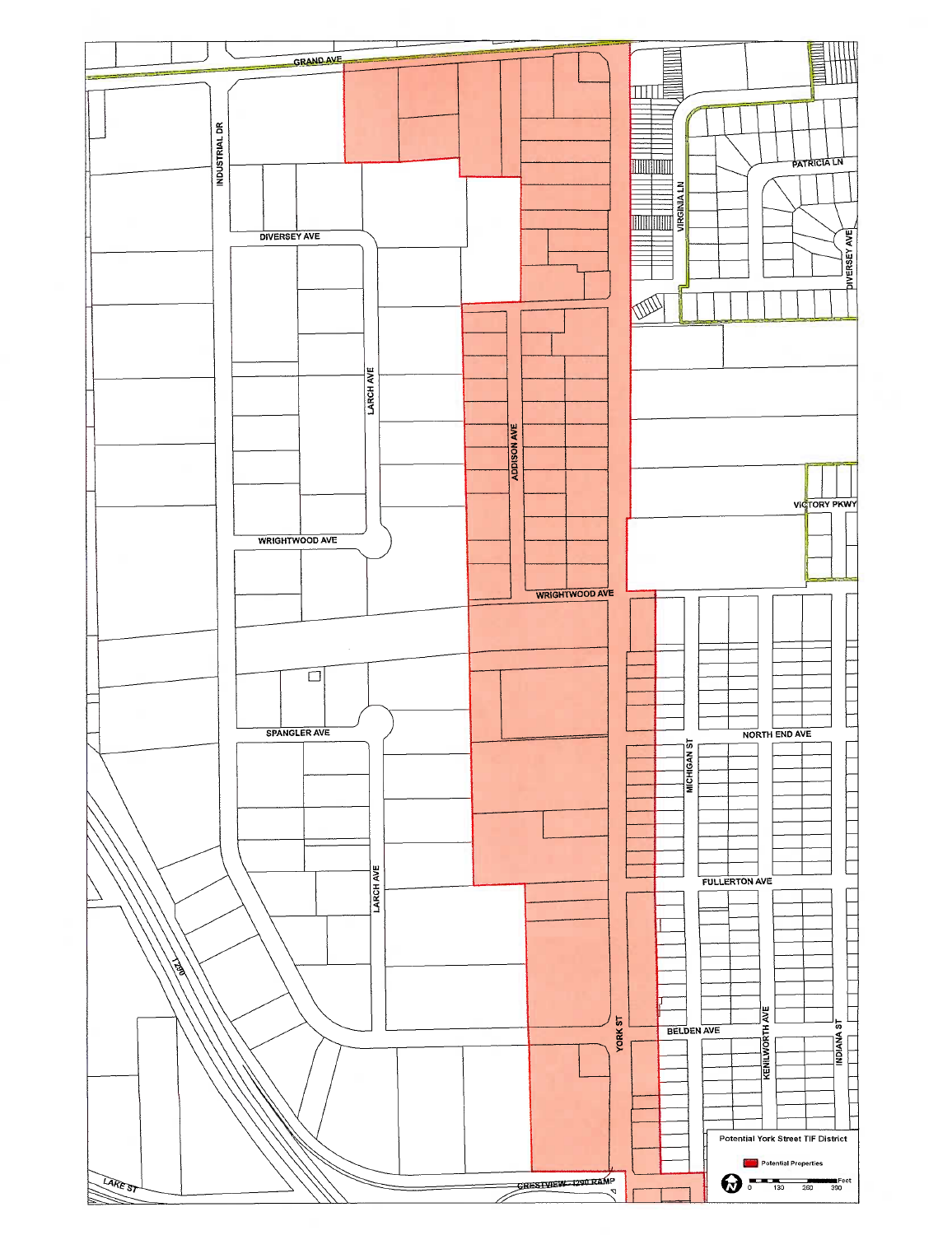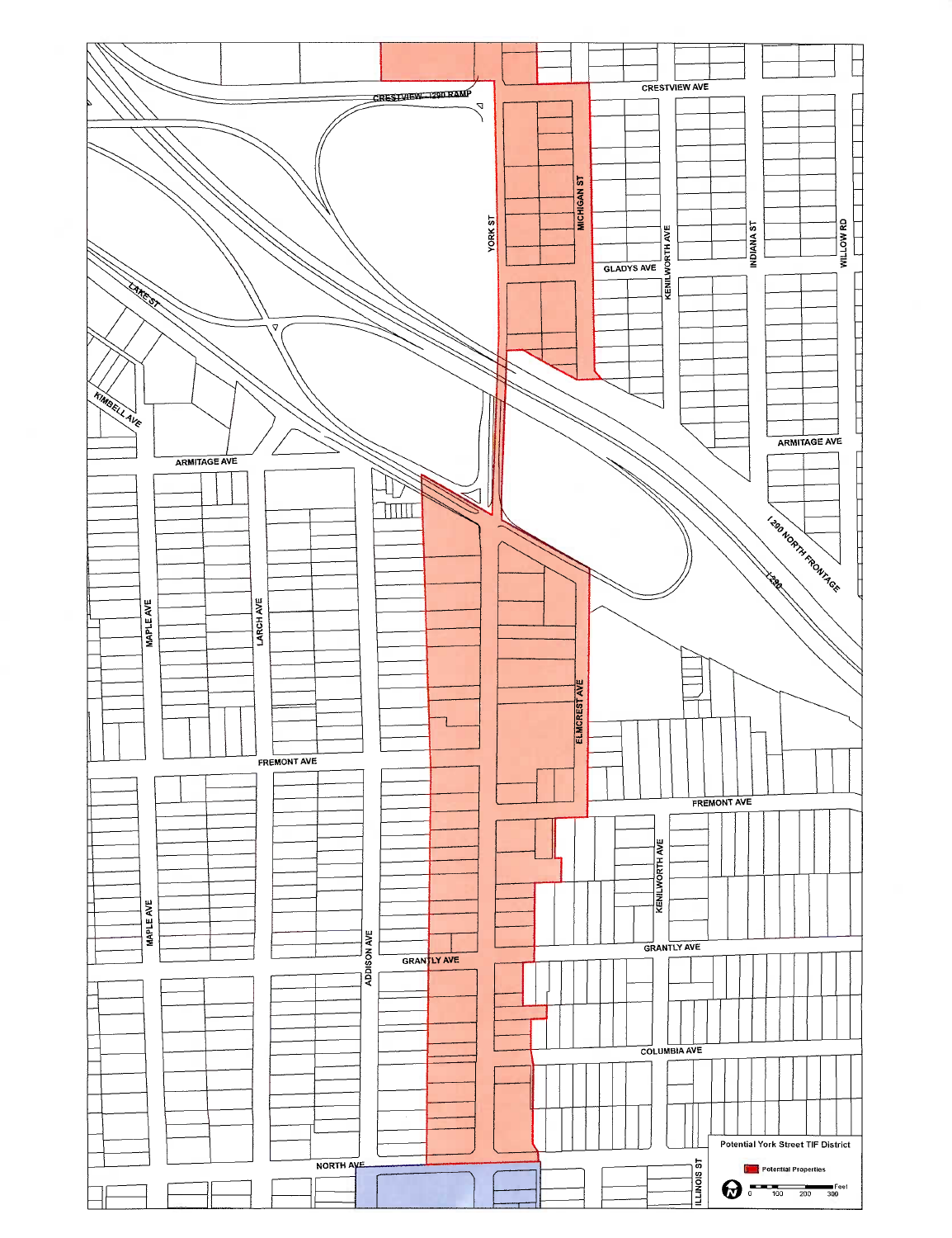### **EXHIBIT B**

# **PURPOSES OF PROPOSED REDEVELOPMENT PLAN AND PROJECT**

## **The Redevelopment Plan:**

The City recognizes the need for implementation of a strategy to revitalize properties within the boundaries of the RPA and to stimulate and enhance private development. Commercial and retail development is a key component of the strategy. The needed private investment will be possible only if Tax Increment Financing (TIP) is adopted pursuant to the terms in the Tax Increment Allocation Redevelopment Act, Illinois Compiled Statutes, chapter 65, Section 5/11-74.4-1 et. seq., as amended. Incremental property tax revenue generated by the development will play a decisive role in encouraging private development. Site conditions that may have precluded intensive private investment in the past will be eliminated. Ultimately, the implementation of the Redevelopment Plan and Project will benefit the City and all the taxing districts, which encompass the RPA in the form of a significantly expanded tax base.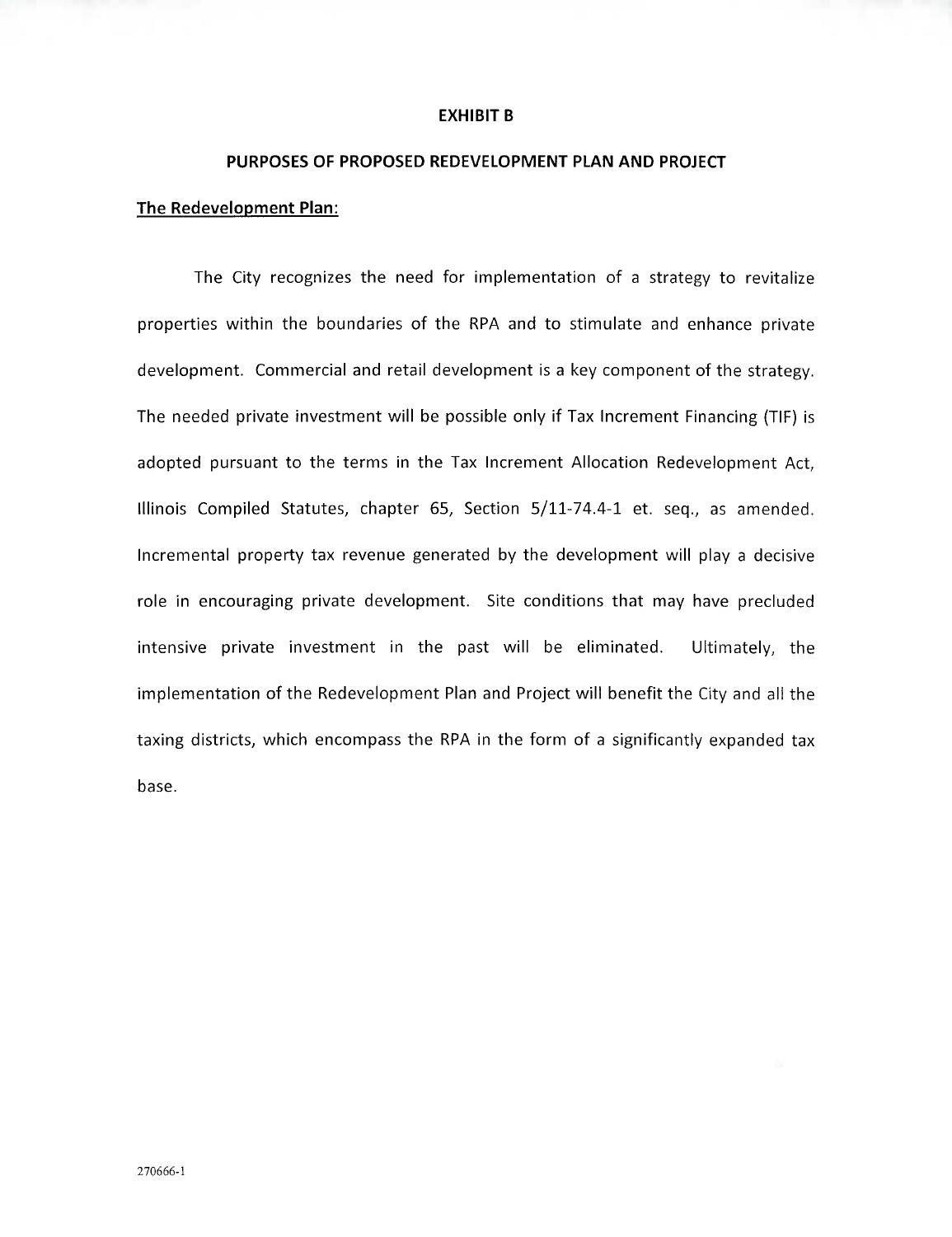### **EXHIBIT C**

## **GENERAL DESCRIPTION OF TAX INCREMENT ALLOCATION FINANCING:**

Tax Increment Financing (TIP) allows municipalities to carry out redevelopment activities on a local basis. The technique is used to pay for the public improvements and other services needed to prepare the Redevelopment Project Area for private investment. Through TIP, a community captures the increase in local real estate taxes, which result from the Redevelopment Project Areas. This increase in taxes may be used to pay for the public cost involved in the project.

Under TIP, the current equalized assessed valuation of all taxable real estate within the designated area is "frozen" at that level. This is the base EAV. Taxes which are levied on the base EAV in the Redevelopment Project Area, including the County, school districts, township, etc.; however, the growth in property tax revenues as a result of the private investment in the Redevelopment Project Area (the tax increment) is put into a special "tax allocation fund." These funds are then used to pay for the public investment and/or reimburse private investment made in the Redevelopment Project Area.